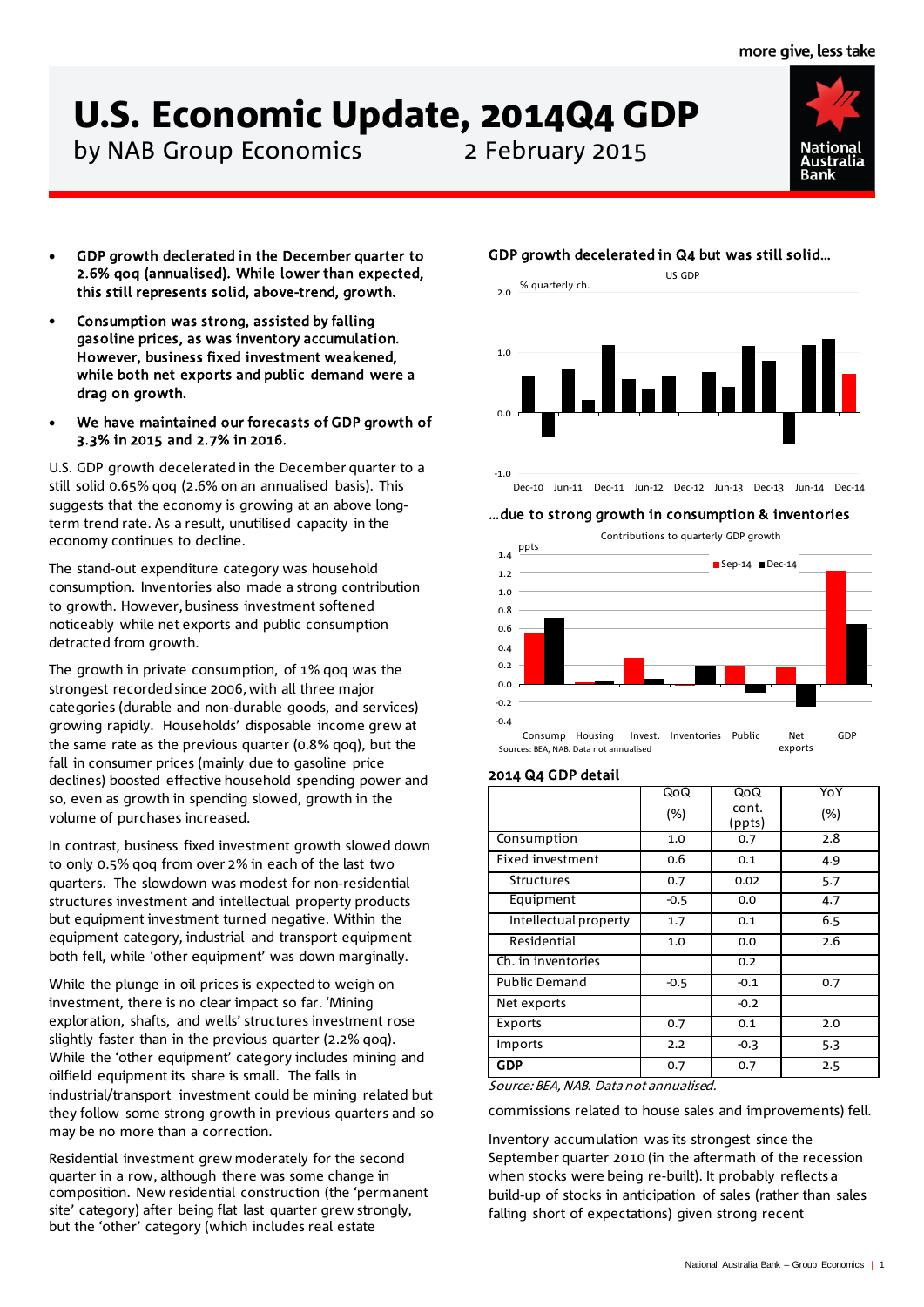consumption and the widely discussed boost to household purchasing power from falling oil prices. Ratios of non-farm inventories to sales do not indicate a major problem with the level of inventories, although December quarter's rapid build-up is unlikely to be sustained.

### Ratios of non-farm inventories to sales



On the trade front, export growth softened while import growth strengthened. Annual import growth in the December quarter was at its highest level in over three years, likely reflecting the strength of the U.S. economy as well as dollar appreciation. Conversely, export growth has slowed down over the last two quarters as exporters battle currency appreciation and a soft global economy.

The decline in government consumption and investment was due to the bounce in Federal defence spending in the September quarter being largely reversed. Federal nondefence demand rose, as did state & local government (which has increased in seven of the last eight quarters).

The personal consumption expenditure (PCE) price index – the Federal Reserve's preferred inflation measure – declined in the quarter, taking the annual growth rate down to 1.1% (from 1.5% yoy in the September quarter). The core (ex food and energy) measure only softened a little, but at 1.4% yoy remained well below the Fed's longterm inflation target of 2%. With declines in gasoline prices accelerating in January, and with further dollar appreciation constraining import prices, inflation will likely be negative again in the current (March) quarter.

### Assessment

While the advance estimate for 2014 December quarter GDP growth was a bit below market (and our own) expectations, it was nevertheless a solid result. Our estimate of long-term trend growth in the U.S. is around 2% so the 2.6% (annualised) growth in the quarter is consistent with spare capacity in the economy continuing to decline (also signalled by the declines in the unemployment rate).

In the short-term, there is likely to be a headwind from a slower pace of inventory accumulation (although we are not anticipating a major correction). This may be offset by the reversal of what looks like a one-off decline in government demand in the December quarter.

More fundamentally, the major undercurrents affecting the economy currently are the plunge in oil prices and the strengthening currency. These may be a negative for

business investment. The fall in oil prices will hit industry profitability while dollar appreciation reduces the profitability (in USD terms) of U.S. businesses overseas activities and reduces the competitiveness of firms in the traded sector. Regional Fed surveys show some softening in the relatively trade exposed manufacturing sector (and it also provides inputs into the oil sector). Of course, some business will gain from these factors due to reduced input costs and the pick-up in consumption. Easing bank lending standards also remain a positive.

At the same time, however, small business optimism and consumer confidence have jumped. Increasing consumer confidence, coupled with rising effective incomes due to falling prices, should support strong real consumption expenditure at least in the first half of this year.

#### Business surveys and consumer sentiment



Conference Board, University of Michigan/Thomson Reuters. Data are to January 201 except NFIB series which is to December '14. \*NFIB index less 100.

Moreover, despite the likely prospect of monetary policy tightening later this year (we are currently factoring in June, but with a risk of delay), interest rates are low. Further, fiscal headwinds have largely ended. Congressional Budget Office estimates suggest that the impact of fiscal policy on the economy in f.y. 2015 will be minimal.

### Fiscal headwinds largely over



Source: CBO (The Budget and Economic Outlook, January 2015). Fiscal years. A positive number indicates fiscal contraction, a negative fiscal stimulus

As a result we still expect the economy to grow at an above trend rate in coming years. We have left our forecasts for 2015 and 2016 unchanged (3.3% and 2.7% respectively) as the advance estimate is subject to considerable revision and the generally positive outlook for the economy has not changed.

# For more information, please contact

| Tony Kelly | $+61$ 3 9208 5049       |
|------------|-------------------------|
|            | antony.kelly@nab.com.au |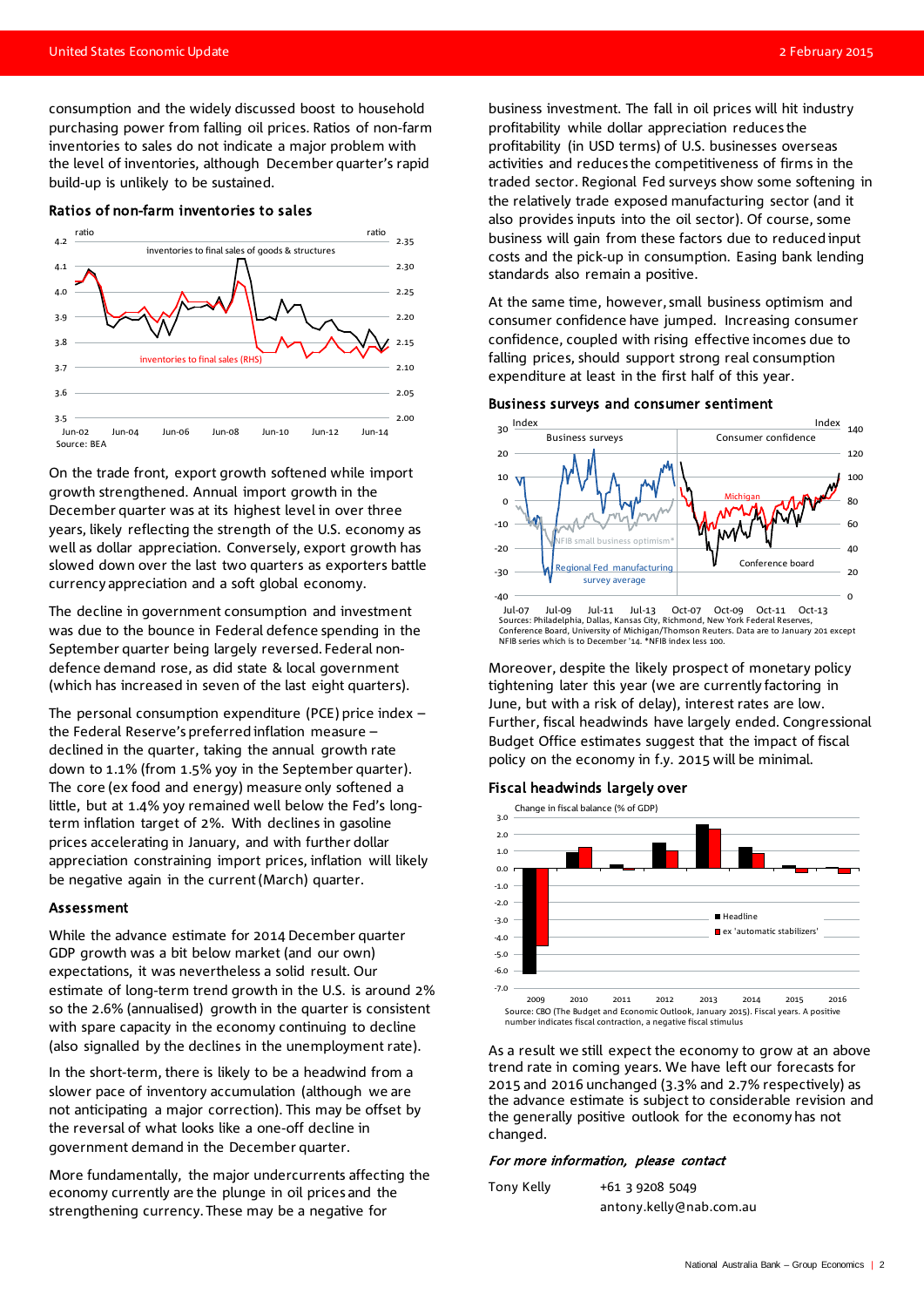| <b>US Economic &amp; Financial Forecasts</b> |                     |        |        |        |                         |                |      |        |        |                |        |        |        |      |
|----------------------------------------------|---------------------|--------|--------|--------|-------------------------|----------------|------|--------|--------|----------------|--------|--------|--------|------|
|                                              | Year Average Chng % |        |        |        | <b>Quarterly Chng %</b> |                |      |        |        |                |        |        |        |      |
|                                              |                     |        |        |        | 2014                    |                |      |        | 2015   |                |        |        | 2016   |      |
|                                              | 2013                | 2014   | 2015   | 2016   | Q1                      | Q <sub>2</sub> | Q3   | Q4     | Q1     | Q <sub>2</sub> | Q3     | Q4     | Q1     | Q2   |
| <b>US GDP and Components</b>                 |                     |        |        |        |                         |                |      |        |        |                |        |        |        |      |
| Household consumption                        | 2.4                 | 2.5    | 3.8    | 2.8    | 0.3                     | 0.6            | 0.8  | 1.0    | 1.1    | 0.9            | 0.7    | 0.7    | 0.7    | 0.7  |
| Private fixed investment                     | 4.7                 | 5.2    | 5.4    | 6.2    | 0.0                     | 2.3            | 1.9  | 0.6    | 1.1    | 1.3            | 1.6    | 1.6    | 1.6    | 1.5  |
| Government spending                          | $-2.0$              | $-0.2$ | 1.1    | 1.2    | $-0.2$                  | 0.4            | 1.1  | $-0.5$ | 0.4    | 0.3            | 0.3    | 0.3    | 0.3    | 0.3  |
| Inventories*                                 | 0.0                 | 0.1    | 0.0    | $-0.1$ | $-0.3$                  | 0.3            | 0.0  | 0.2    | $-0.2$ | $-0.1$         | 0.0    | 0.0    | $-0.1$ | 0.0  |
| Net exports*                                 | 0.2                 | $-0.2$ | $-0.3$ | $-0.2$ | $-0.4$                  | $-0.1$         | 0.2  | $-0.2$ | $-0.1$ | $-0.1$         | $-0.1$ | $-0.1$ | 0.0    | 0.0  |
| <b>Real GDP</b>                              | 2.2                 | 2.4    | 3.3    | 2.7    | $-0.5$                  | 1.1            | 1.2  | 0.7    | 0.8    | 0.7            | 0.7    | 0.7    | 0.7    | 0.7  |
| Note: GDP (annualised rate)                  |                     |        |        |        | $-2.1$                  | 4.6            | 5.0  | 2.6    | 3.1    | 3.0            | 2.8    | 2.7    | 2.6    | 2.7  |
| US Other Key Indicators (end of period)      |                     |        |        |        |                         |                |      |        |        |                |        |        |        |      |
| PCE deflator-headline                        |                     |        |        |        |                         |                |      |        |        |                |        |        |        |      |
| Headline                                     | 1.0                 | 1.1    | 0.6    | 2.3    | 0.3                     | 0.6            | 0.3  | $-0.1$ | $-0.6$ | 0.2            | 0.5    | 0.5    | 0.6    | 0.6  |
| Core                                         | 1.3                 | 1.4    | 1.5    | 2.1    | 0.3                     | 0.5            | 0.3  | 0.3    | 0.3    | 0.3            | 0.4    | 0.4    | 0.5    | 0.5  |
| Unemployment rate - qtly average (%)         | 7.0                 | 5.7    | 4.9    | 4.5    | 6.6                     | 6.2            | 6.1  | 5.7    | 5.5    | 5.2            | 5.0    | 4.9    | 4.8    | 4.7  |
| US Key Interest Rates (end of period)        |                     |        |        |        |                         |                |      |        |        |                |        |        |        |      |
| Fed funds rate (top of target range)         | 0.25                | 0.25   | 1.00   | 2.50   | 0.25                    | 0.25           | 0.25 | 0.25   | 0.25   | 0.50           | 0.75   | 1.00   | 1.25   | 1.75 |
| 10-year bond rate                            | 3.03                | 2.17   | 2.50   | 3.00   | 2.72                    | 2.53           | 2.49 | 2.17   | 1.75   | 2.25           | 2.50   | 2.50   | 2.75   | 2.75 |

 **Source: NAB Group Economics**

\*Contribution to real GDP